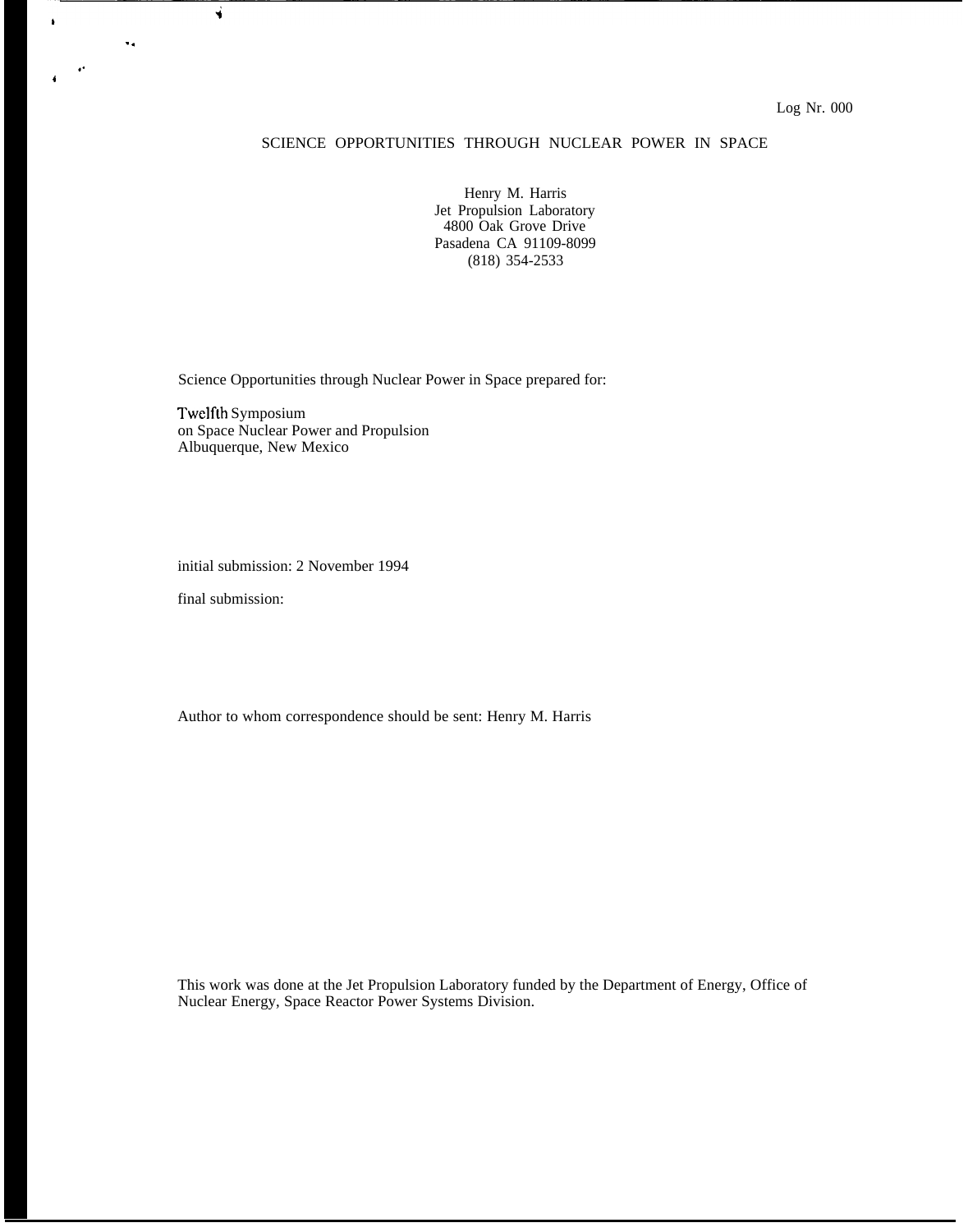#### SCIENCE OPPORTUNITIES THROUGH NUCLEAR POWER IN SPACE

Henry M. Harris Jet Propulsion Laboratory 4800 Oak Grove Drive Pasadena CA 91109-8099 (8 18) 354-2533

#### Abstract

With the downsizing or outright elimination of nuclear power capability in space in progress, it is important to understand what this means to science in terms of capability lost. This paper is a survey of the scientific possibilities inherent in the potential availability of between 15 to 30kW through electrical nuclear power in space. The approach taken has been to interview scientists involved in space-research, especially those whose results are dependent or proportional to power availability and to survey previous work in highpower spacecraft and space-based science instruments. In addition high level studies were done to gather metrics about what kind and quantity of science could be achieved throughout the entire solar system assuming the availability in the power amounts quoted above. It is concluded that : ( 1 ) Sustained high power using a  $10-30$  kW reactor would allow the capture of an unprecedented amount of data on planetary objects through the entire solar system. (2) High power science means high quality data through higher resolution of radars, optics and the sensitivity of many types of instruments. (3) In general, high power in the range of 10-30 kW provides for an order-of-magnitude increase of resolution of synthetic aperture radars over other planetary radars. (4) High power makes possible the use of particle accelerators to probe tbc atomic structure of planetary surface, particularly in the dim, outer regions of the solar system.  $(\hat{5})$  High power means active cooling is possible for devices that must operate at low temperature under adverse conditions. (6) High power with electric propulsion provides the mission flexibility to vary observational viewpoints and select targets of opportunity.

#### **INTRODUCTION**

.,

For more than two decades the advantages of the availability of high power for science exploration have been promoted in the literature. Various studies have examined the applicability and benefits of Nuclear Electric Propulsion on high priority NASA science missions. This study assumes a high power source in the range of 15 to 30kWe and examines the science objectives and instruments that are unique to this capability. Scientists involved in space-research, especially those whose results are dependent or proportional to power availability were interviewed and previous work in high-power spacecraft and space-based science instruments was surveyed .

There are five guiding concepts for using high power to the advantage of planetary science:

- Higher data rates (Mbps) are possible resulting in increased quantity of all kinds of science data.
- Increased signal to noise ratios are possible resulting in increased instrument sensitivity and better science.
- Increased mission opportunities and flexibility result from using electric propulsion from an onboard power source in the 15 to 30kWe range.
- Longer stay times are inherent in high power nuclear electric propulsion capability which provides better science.
- Some types of science instruments may only be practical when high power is available.

This study considered missions to all of the outer planets, Mars, all satellites of these bodies and asteroids as candidates for the benefit of high power science, With high power it is feasible to orbit all of these bodies and perform continuous, long-term studies with a variety of instruments. In addition, it is possible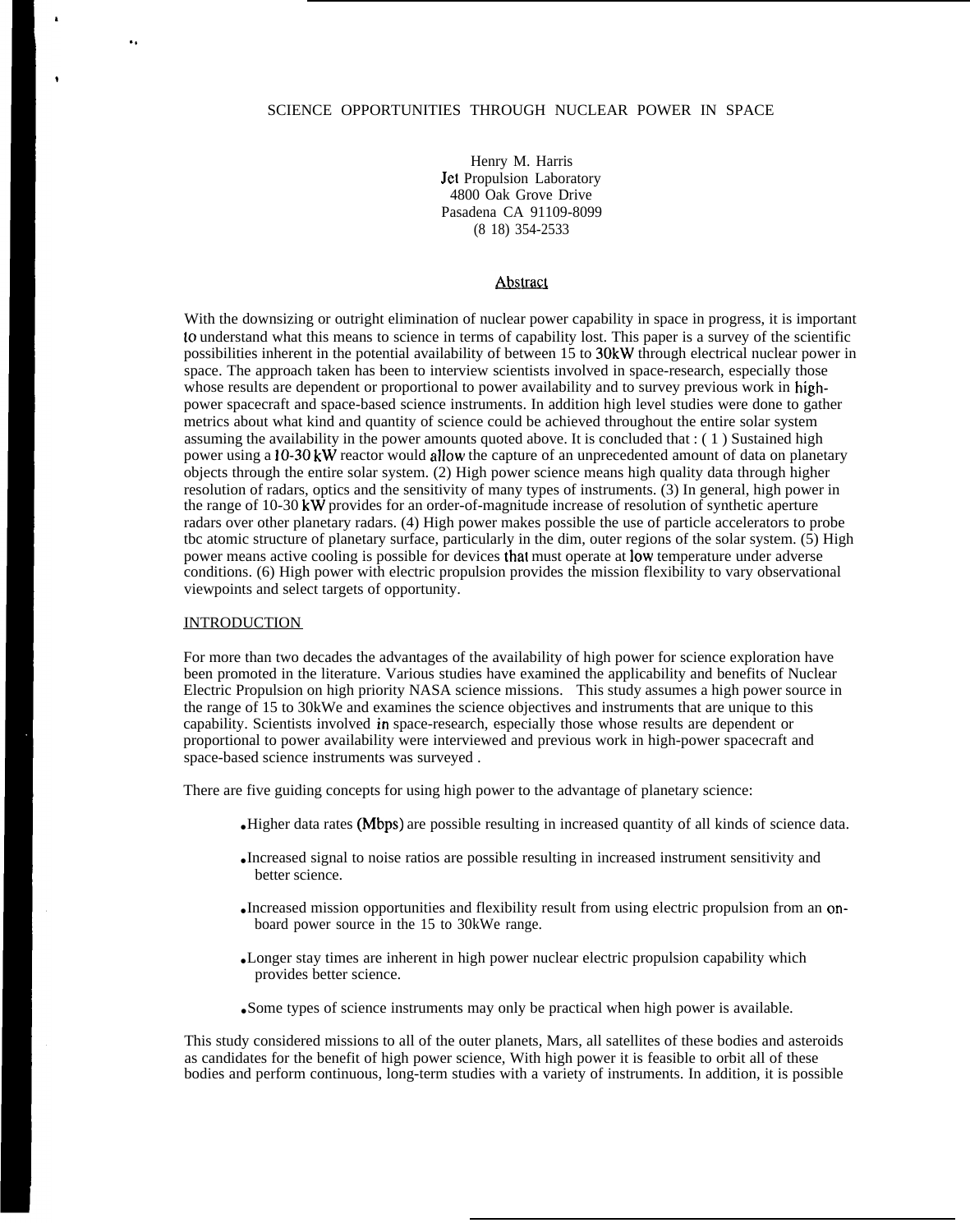to perform long-range studies in a single mission using the proven capabilities of Earth-based radar and have the significant advantage of being located closer to interesting objects such as those found in abundance in the outer Solar System.

The major scientific disciplines that can benefit from higher power are atmospheric science, geology, geophysics, and space physics. The surface and internal characteristics of planetary bodies can be modeled and studied. Atmospheres can be probed and analyzed. The properties of rings can be determined. The relativistic effect of the large masses of the outer planets can be used to investigate theories of the nature of space-time.

Instruments can benefit from high power in several ways. Some instruments such as radar and particle beam accelerators require high power to work effectively. Most instruments, especially those that produce images can benefit from the higher data rate. Some instruments such as radio experiments can benefit from the increased sensitivity that comes with high power, Other instruments require cooling and can benefit from active cooling that is available when power is plentiful.

### DATA RATE

The chart below shows the actual data rates used by planetary probes from 1966 to the present and the rates projected to the year 2020. The data rate shown, in bits/second is the equivalent imaging data rate capability at Jupiter distance (750 million kilometers). The chart shows how the need for increased data rate has dramatically risen with parallel increases in the technology of transmitters, antennas, and software.



Figure 1. Actual and Predicted Data Rates from 1966 to 2020.

As an example of a high data rate option that is available with high power consider a CCD multispectral imager in orbit aboul a planet. Details of atmospheric dynamics can be obtained by taking a image of a hemisphere with 10 spectral channels, using 5 by 5 km pixels repeated every 500 seconds. This translates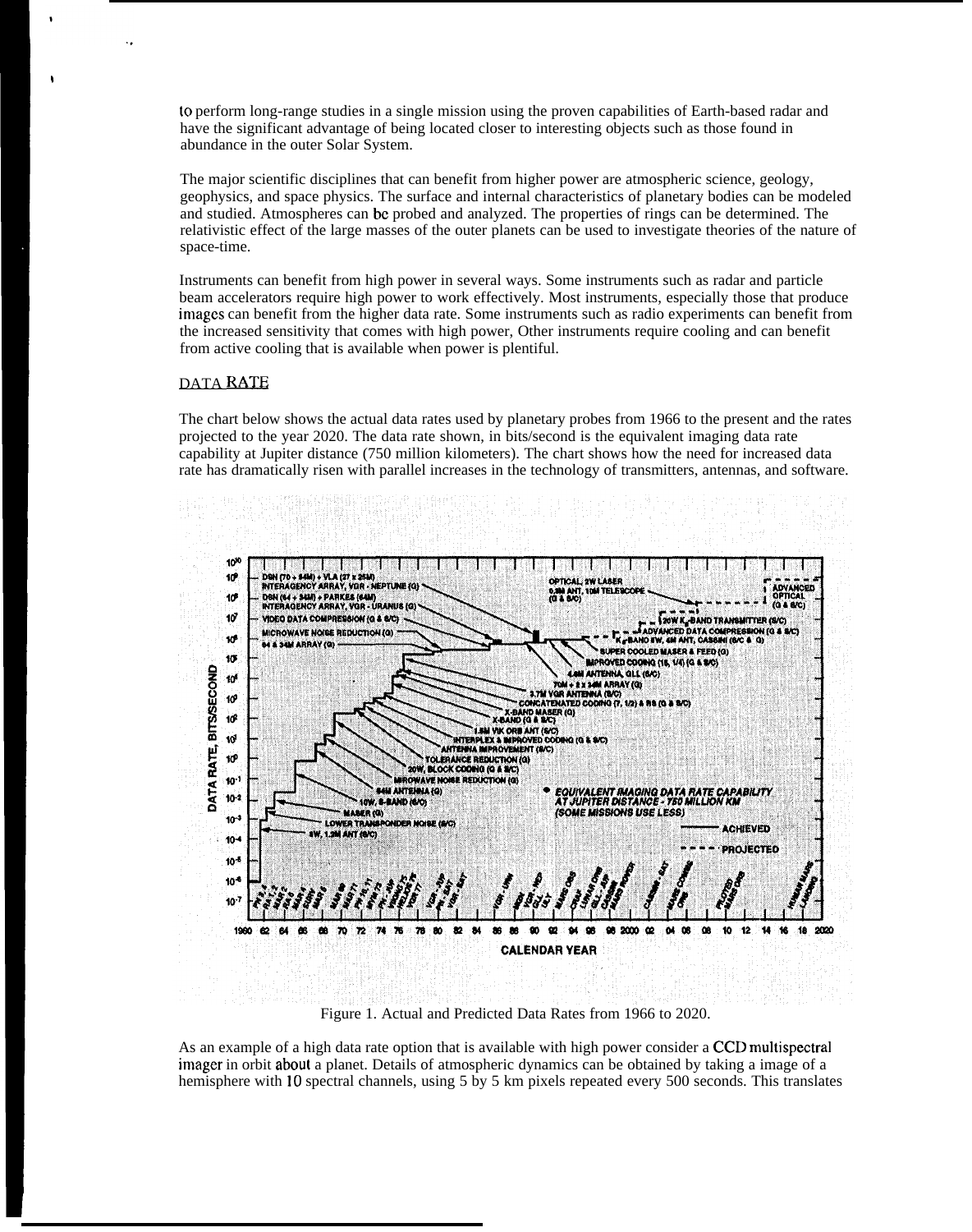to a data rate of 156 Mbps. The table shows the predicted DC power input at the transmitter necessary to downlink data to Earth for an average Earth-planet distance.

| <b>MARS</b>      | $(2 \text{ AU})$ | $36$ kW          |
|------------------|------------------|------------------|
| <b>ASTEROIDS</b> | (3 AU)           | 81 kW            |
| <b>JUPITER</b>   | (5 AU)           | 225 kW           |
| <b>SATURN</b>    | (IO AU)          | $900 \text{ kW}$ |
| <b>URANUS</b>    | (20 AU)          | 3600 kW          |
| <b>NEPTUNE</b>   | (30 AU)          | 8100 kW          |
| <b>PLUTO</b>     | (35 AU)          | $11025$ kW       |

TABLE 1. Predicted DC Power necessary to transmit 156 Mbps at average Earth-body distance.

Figure 2, compares the total data volume from all pre-Magellan planetary mission, the Magellan imaging data volume for one mission cycle and the data volume that would be obtained from a 30KWe nuclearpowered spacecraft for a mission orbiting a typical Galilean satellite.





Figure 2. Data Volume Comparison

# ACTIVE EXCITATION WITH A PARTICLE BEAM

Figure 3,' shows a proposed space-based particle accelerator capable of gathering important elemental composition data from the surface of a satellite, This concept has advantages over the current method of remote analysis of elemental composition using background cosmic-ray particles in that the integration time required to achieve useful scientific data is much shorter. (How much shorter depends on the specific orbit parameters. Current methods take about 10 months.)

Figure 4, shows how active excitation can be used to gather elemental composition data from a satellite. 5Mev proton bombardment induce fluorescence in the surface material which is recorded by the detectors on the spacecraft. Analysis of the emitted signature can provide data on the species and amounts of atomic composition of the surface material including magnesium, aluminum, silicon, titanium and iron.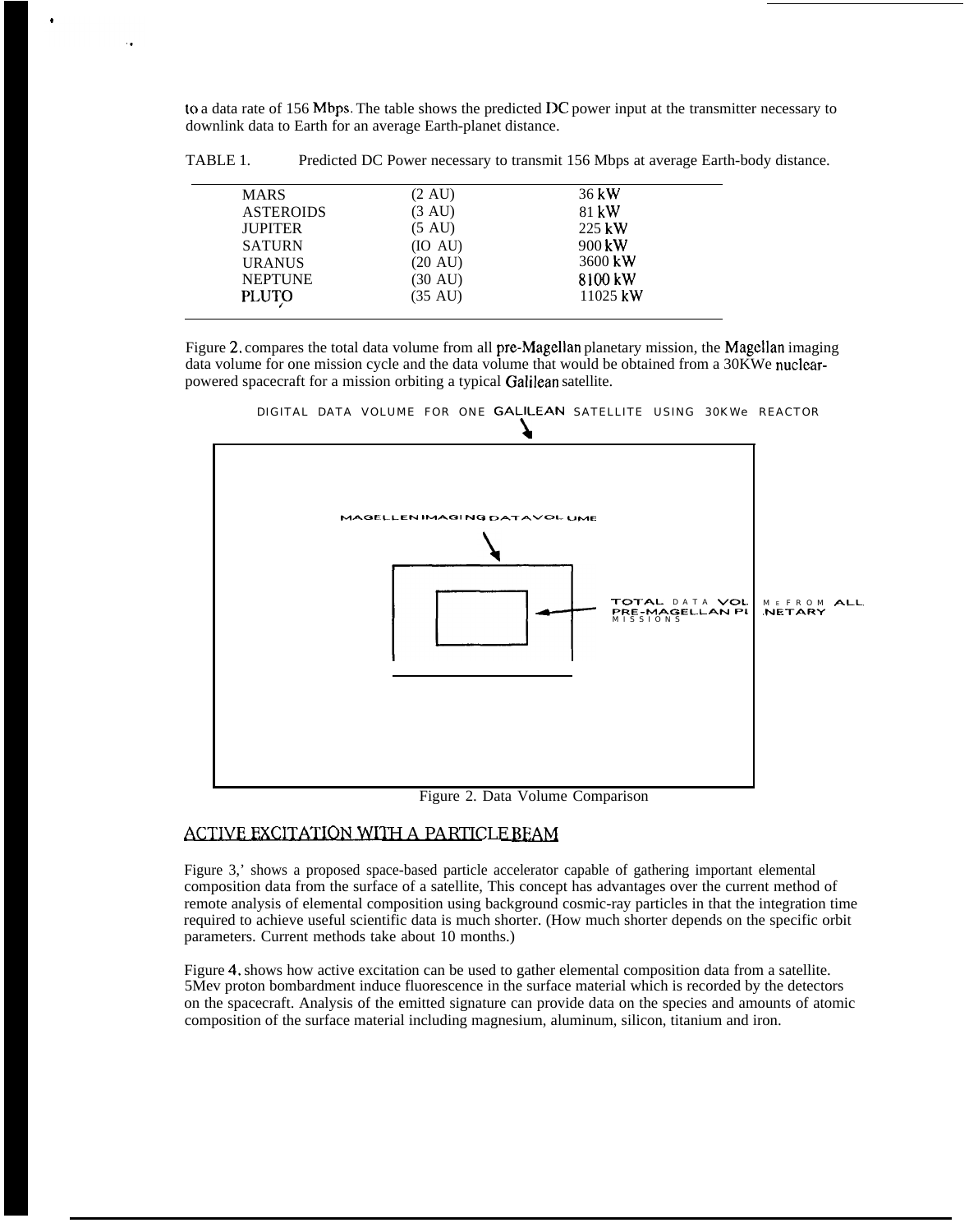Figure 5. is a proposed spacecraft that would use a particle beam for active investigation of the elemental composition of the surface of a satellite. The beam is targeted with the aid of optics mounted parallel to the beam output. Science data is gathered using the X-ray sensors shown mounted on the composite structure.



Figure 3. A Space-based Particle Accelerator



Figure 4. Elemental Composition Determination using Active Excitation

# RADAR

,,

.,

Radar and sounding instruments have increased effectiveness when high power is available. The science possibilities of high-powered radar can be realized in both imaging and search modes. Multi-mode radars can have a long wavelength mode that would be able to penetrate into certain types of materials as much as kilometers in depth,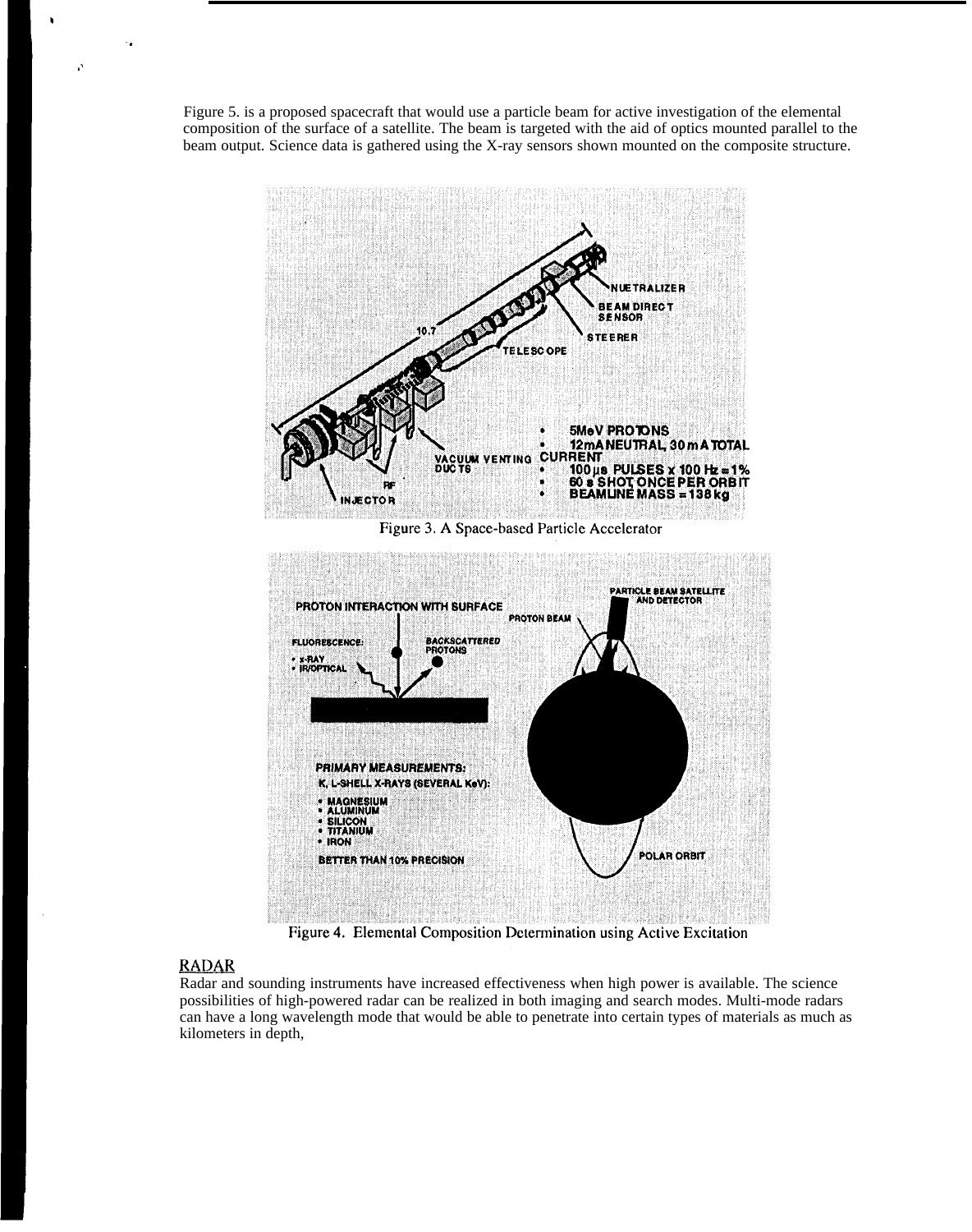

Synthetic Aperture Radar (SAR) can benefit greatly from availability of high power. A good example of this is to compare the high data volume of Magellan which only had a few hundred watts of power but collected a staggering 3x1012 bits of data through one cycle of data taking. At best, Magellan had only about 300 meters of resolution. SIR-C, on the other hand, had 8 kW of DC input and, as a result, 30 meter resolution--an order of magnitude increase in resolution. SIR-C is an example of what can be done with high power. Unfortunately, SIR-C was tied to the Shuttle's power system and had only a few days to take data. A nuclear power-based radar imaging system could have the advantage of both approaches and collect high resolution data over a long period of time, A 30 kW nuclear system would allow 10 meter resolution for global coverage of a planetary surface.

### RELATIVITY INVESTIGATIONS

Although to date no gravity waves have been detected, most scientists believe that it is only a matter of time. Produced by cataclysmic events, such as a star falling into a black hole at the center of the galaxy, gravity waves will provide an entirely new way of viewing the universe. Gravity wave signature detection require extremely sensitive communications that can theoretically be enhanced by the availability of high power. If gravity wave signature detection is successful, weaker sources could theoretically be detected with higher power.

In addition to the study of gravity waves, the effect of gravity on the space-time continuum can be measured more effectively using high power. Large masses such as Jupiter distort space-time enough that relativistic effects can be detected using sensitive electronics that take advantage of the availability of high power. Relativistic effects that can be detected are the slowing of time frame of photons passing through the gravity well, frequency displacement of light (red-shift) and the precession of orbits,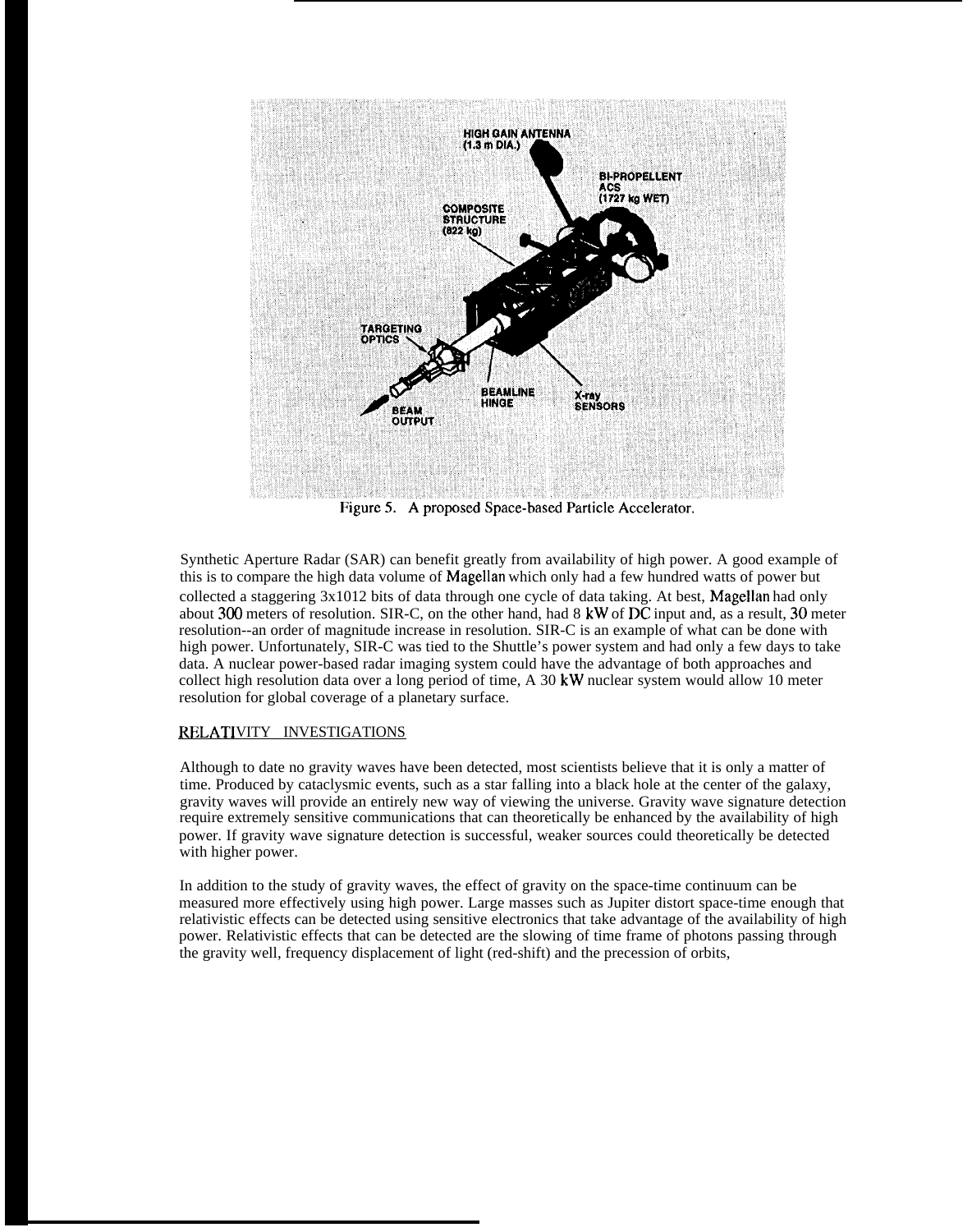

Figure 6. Resolution Increase Achieved with Nuclear Power

## ACTIVE COOLING

Active cooling has not been available on planetary spacecraft in the past because of power constraints and the lack of reliable long-life active coolers. Future high-technology experiments may require cryogenic temperatures. Extremely sensitive superconducting electronics will require active cooling as will highpowcred radars and high data-rate electronics. Cooling of sensor elements such as CCD arrays that are used for imaging and optical navigation is used to repair radiation damage which may be necessary to insure long-term operation while using a nuclear generator for power.

Missions that require data acquisition at Mars or closer to the sun may require active cooling if thermal characteristics of the spacecraft prevent effective passive cooling.

The elemental composition of an airless body can be investigated by bombarding the surface with protons generated by an on-board particle accelerator. The impact of the protons results in induced gamma ray emission that can be detected by a gamma ray spectrometer. This is similar to the way a cosmic ray gamma spectrometer experiment works except the source of the exciting radiation is well-controlled and can be much stronger. In general, the number of elements that can be discriminated is proportional to the strength of the beam.

### ATMOSPHERIC SCIENCE

The capability for long-term orbiting and repeated viewing angles will allow the study of atmospheric characteristics that change slowly with time such as Jupiter's Red spot. Laser sounding can provide spectrographic analysis while radio atmospheric occultation can provide deep penetration of planetary atmospheres.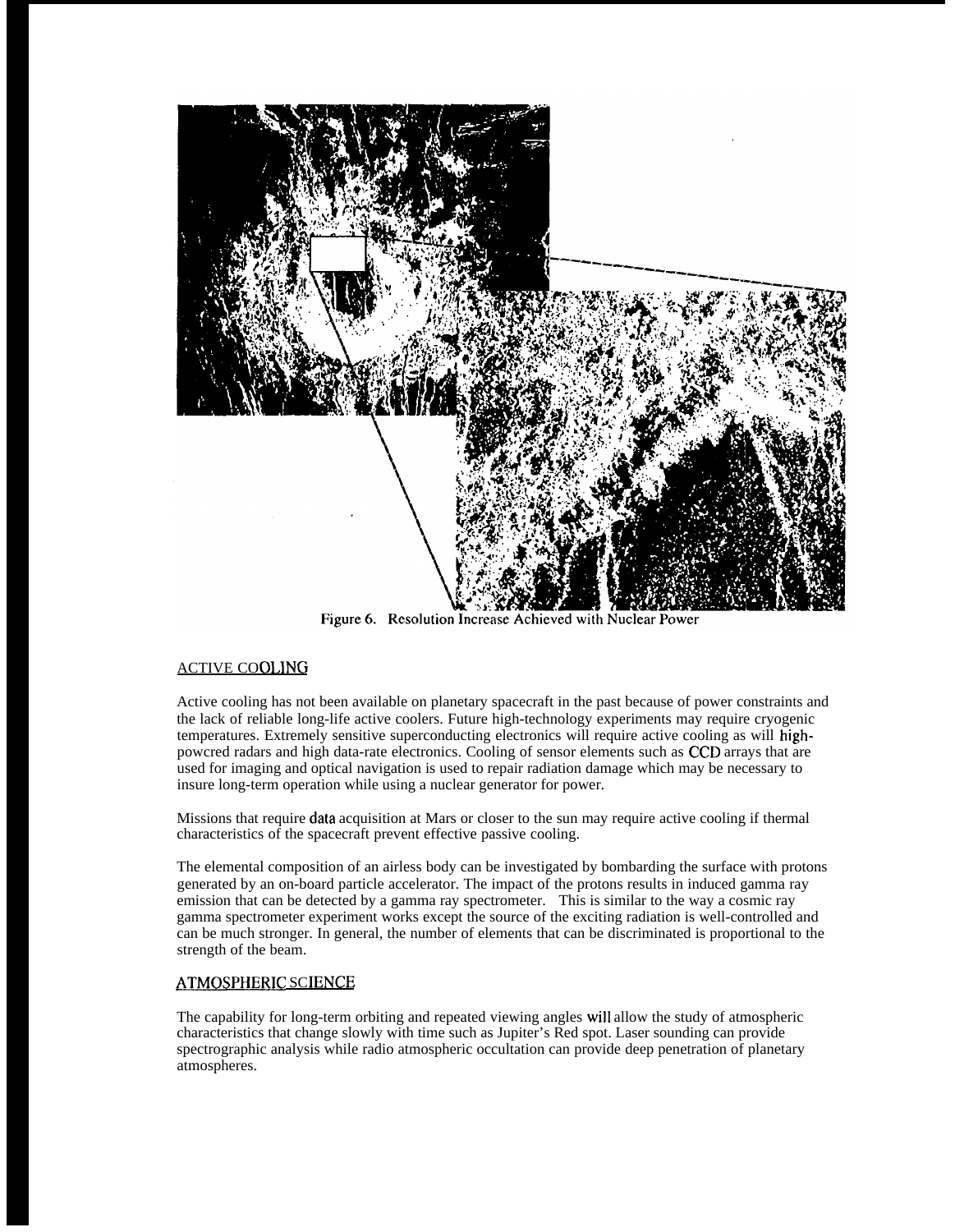Short-term dynamic processes can also bc studied using the high data rate capability to transmit timevarying measurements. Imaging can study the movement of dust and vapor clouds in the Martian atmosphere. Occultation experiments can provide insight into changing pressure gradients and the depth of methane and ammonia clouds in the atmosphere of gas giants.

On previous missions, transmitter power has limited the depth of temperature-pressure profiles of the outer planets. Increased power allows deeper penetration, Profiles produced by radio occultation provide the only direct measure of the interior of the atmospheres of the outer planets and they provide significant clues to create more realistic atmospheric and planetary interior models. Global coverage that can bc obtained with the long stay time afforded by high power can further constrain these models.

### GEOLOGY AND GEOPHYSICS

The geology and geophysics of the surface and subsurface of planetary objects can be studied with multimode radar imaging. Mineralogy data can be obtained by imaging at different frequencies and multipolarizations can further characterize the surface. Elemental composition can be obtained by exciting the surface with high-powered lasers or by impact with spacecraft-fired projectiles (Impact Flash Spectrometry).

### CONCLUSIONS

Nuclear power in space gives a number of capabilities that are not easily achievable or impossible with other types of power sources for many types of mission and science objectives. Although NASA dots not currently plan any nuclear power-based missions nor plan any missions that would require nuclear power, that may not always be true if scientific and mission requirements increase in the future. The following summarizes the benefits of high power in space.

(1) Sustained high power using a 10-30 kW reactor would allow the capture of an unprecedented amount of data on planetary objects through the entire solar system.

(2) High power science means high quality data through higher resolution of radars, optics and the sensitivity of many types of instruments.

(3) In general, high power in the range of 10-30 kW provides for an order-of-magnitude increase of resolution of synthetic aperture radars over other planetary radars.

(4) High power makes possible the use of particle accelerators to probe the atomic structure of planetary surface, particularly in the dim, outer regions of the solar system.

(5) High power means active cooling is possible for devices that must operate at low temperature under adverse conditions.

(6) High power with electric propulsion provides the mission flexibility to vary observational viewpoints and select targets of opportunity.

## Acknowledgments

This work was done at the Jet Propulsion Laboratory funded by the Department of Energy, Office of Nuclear Energy, Space Reactor Power Systems Division.

### References

Surber, F. T. (1993) "High Power Science for NEP Missions," Jet Propulsion Laboratory, D 10469

Yen, C. L. (1993) "Nuclear Electric Propulsion for future NASA Space Science Mission s," Jet Propulsion Laboratory, D-10689